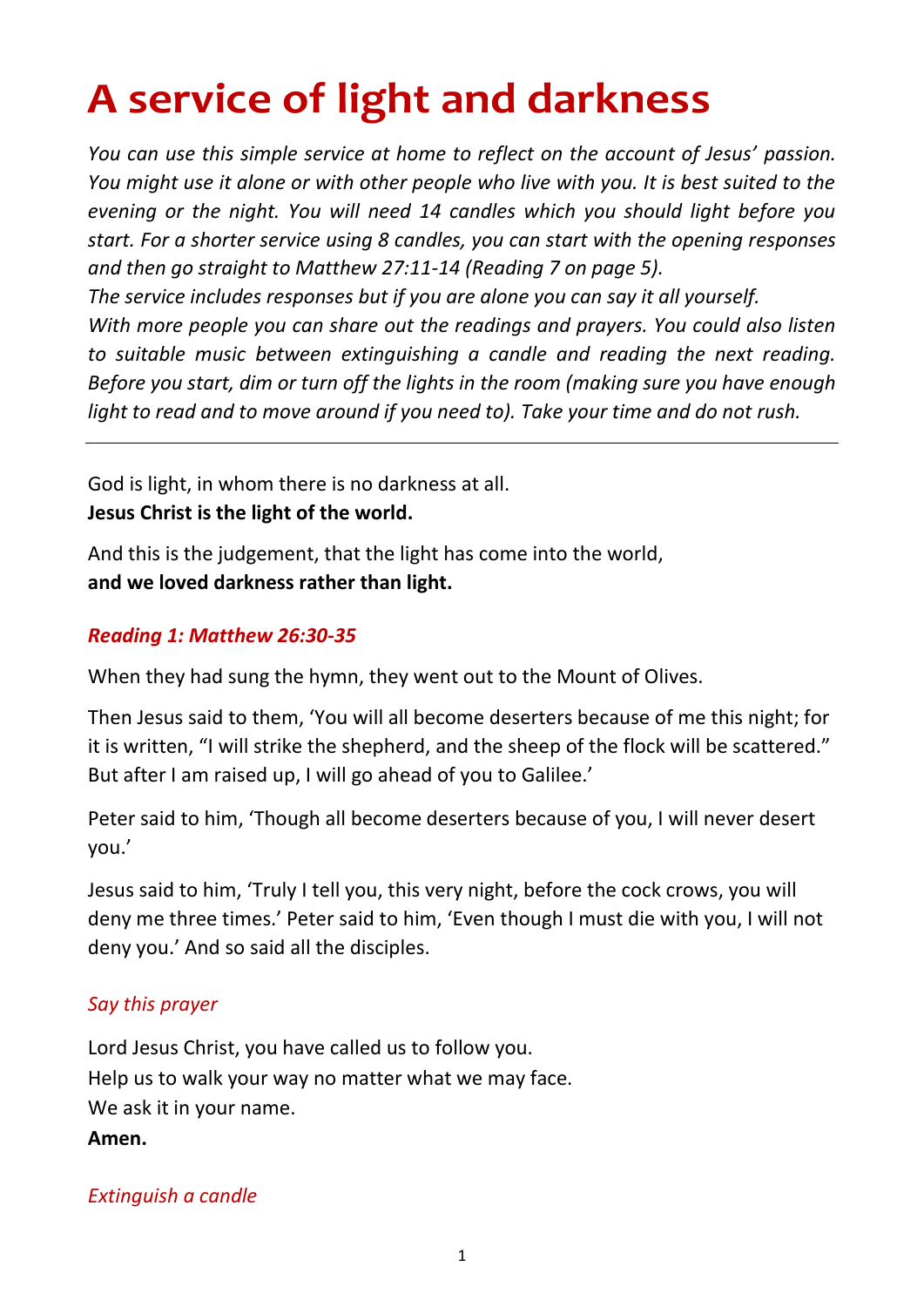## *Reading 2: Matthew 26:36-46*

Then Jesus went with them to a place called Gethsemane; and he said to his disciples, 'Sit here while I go over there and pray.' He took with him Peter and the two sons of Zebedee, and began to be grieved and agitated.

Then he said to them, 'I am deeply grieved, even to death; remain here, and stay awake with me.' And going a little farther, he threw himself on the ground and prayed, 'My Father, if it is possible, let this cup pass from me; yet not what I want but what you want.'

Then he came to the disciples and found them sleeping; and he said to Peter, 'So, could you not stay awake with me one hour? Stay awake and pray that you may not come into the time of trial; the spirit indeed is willing, but the flesh is weak.'

Again he went away for the second time and prayed, 'My Father, if this cannot pass unless I drink it, your will be done.' Again he came and found them sleeping, for their eyes were heavy. So leaving them again, he went away and prayed for the third time, saying the same words.

Then he came to the disciples and said to them, 'Are you still sleeping and taking your rest? See, the hour is at hand, and the Son of Man is betrayed into the hands of sinners. Get up, let us be going. See, my betrayer is at hand.'

#### *Say this prayer*

Lord Jesus, you know our weakness and our struggles. Help us to watch with you and to stand for what is right. We ask it in your name.

**Amen.**



#### *Extinguish a candle*

#### *Reading 3: Matthew 26:47-56*

While he was still speaking, Judas, one of the twelve, arrived; with him was a large crowd with swords and clubs, from the chief priests and the elders of the people. Now the betrayer had given them a sign, saying, 'The one I will kiss is the man; arrest him.' At once hecame up to Jesus and said, 'Greetings, Rabbi!' and kissed him. Jesus said to him, 'Friend, do what you are here to do.' Then they came and laid hands on Jesus and arrested him. Suddenly, one of those with Jesus put his hand on his sword, drew it, and struck the slave of the high priest, cutting off his ear.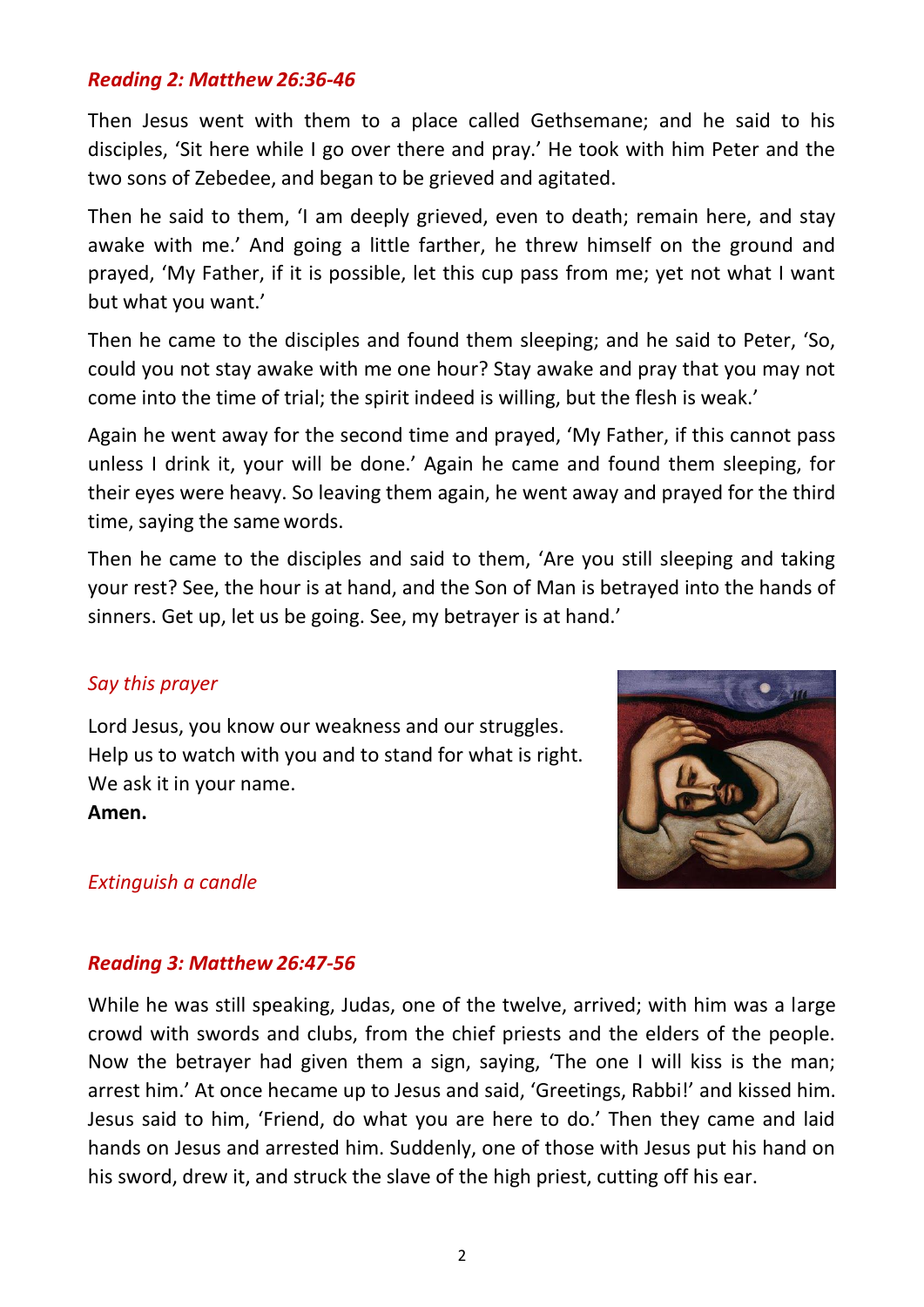Then Jesus said to him, 'Put your sword back into its place; for all who take the sword will perish by the sword. Do you think that I cannot appeal to my Father, and he will at once send me more than twelve legions of angels? But how then would the scriptures be fulfilled, which say it must happen in this way?' At that hour Jesus said to the crowds, 'Have you come out with swords and clubs to arrest me as though I were a bandit? Day after day I sat in the temple teaching, and you did not arrest me. But all this has taken place, so that the scriptures of the prophets may be fulfilled.' Then all the disciples deserted him and fled.

## *Say this prayer*

Lord Jesus, you are the way and the truth and life. Help us not to betray you but to follow you. We ask it in your name. **Amen.**



## *Extinguish a candle*

## *Reading 4: Matthew 26:57-68*

Those who had arrested Jesus took him to Caiaphas the high priest, in whose house the scribes and the elders had gathered. But Peter was following him at a distance, as far as the courtyard of the high priest; and going inside, he sat with the guards in order to see how this would end.

Now the chief priests and the whole council were looking for false testimony against Jesus so that they might put him to death, but they found none, though many false witnesses came forward. At last two came forward and said, 'This fellow said, "I am able to destroy the temple of God and to build it in three days." '

The high priest stood up and said, 'Have you no answer? What is it that they testify against you?' But Jesus was silent.

Then the high priest said to him, 'I put you under oath before the living God, tell us if you are the Messiah, the Son of God.'

Jesus said to him, 'You have said so. But I tell you,

From now on you will see the Son of Man seated at the right hand of Power and coming on the clouds of heaven.'

Then the high priest tore his clothes and said, 'He has blasphemed! Why do we still need witnesses? You have now heard his blasphemy. What is your verdict?' They answered, 'He deserves death.' Then they spat in his face and struck him; and some slapped him, saying, 'Prophesy to us, you Messiah! Who is it that struck you?'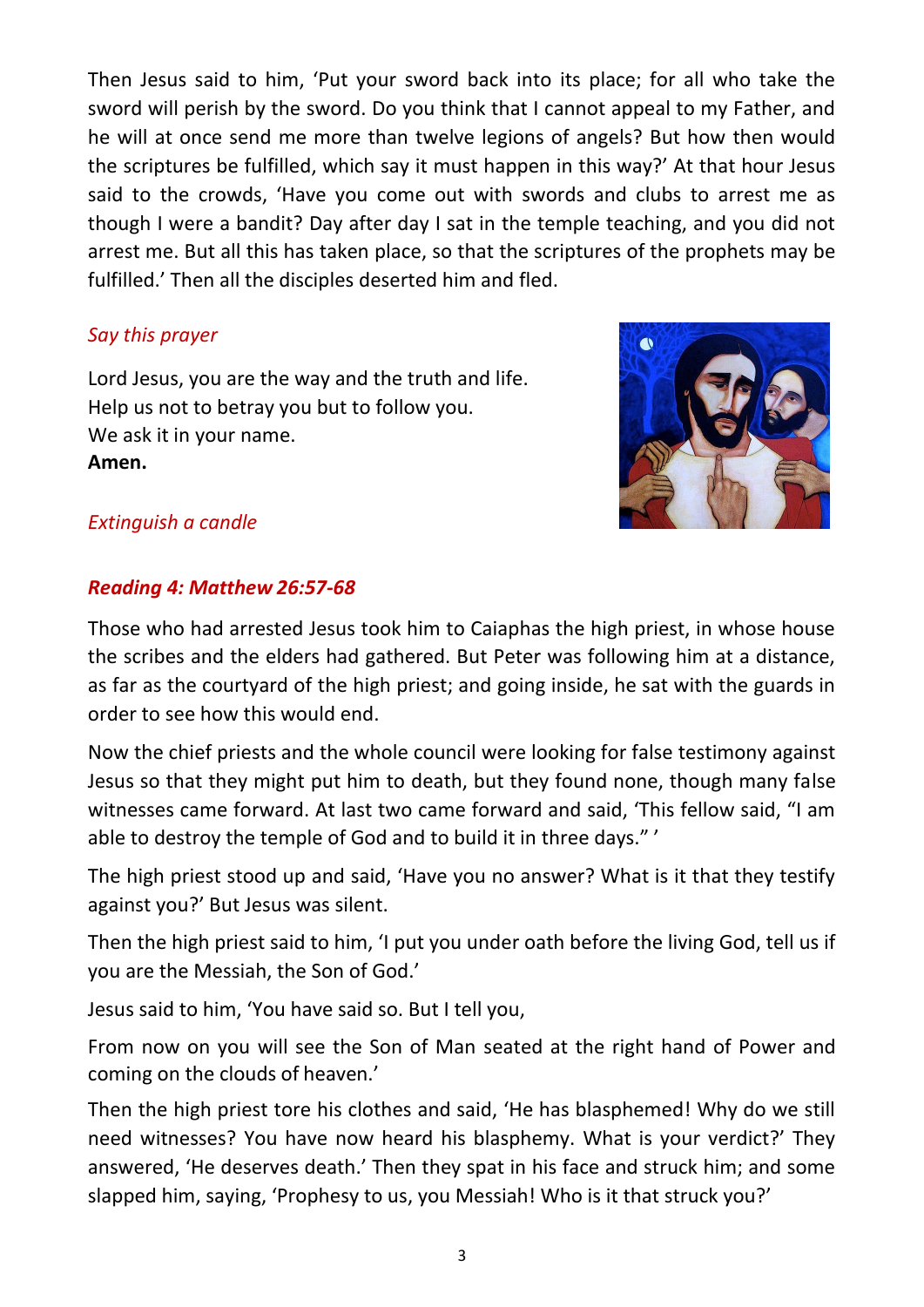## *Say this prayer*

Lord Jesus, you are the Messiah, the Son of the living God. Help us to put all our faith and trust in you. We ask it in your name. **Amen.**



# *Extinguish a candle*

## *Reading 5: Matthew 26:69-75*

Now Peter was sitting outside in the courtyard. A servant-girl came to him and said, 'You also were with Jesus the Galilean.' But he denied it before all of them, saying, 'I do not know what you are talking about.' When he went out to the porch, another servant-girl saw him, and she said to the bystanders, 'This man was with Jesus of Nazareth.' Again he denied it with an oath, 'I do not know the man.' After a little while the bystanders came up and said to Peter, 'Certainly you are also one of them, for your accent betrays you.' Then he began to curse, and he swore an oath, 'I do not know the man!' At that moment the cock crowed. Then Peter remembered what Jesus had said: 'Before the cock crows, you will deny me three times.' And he went out and wept bitterly.

## *Say this prayer*

Lord Jesus Christ, you will never drive away anyone who comes to you. Help us to know you love us, no matter what. We ask it in your name. **Amen.**



# *Extinguish a candle*

## *Reading 6: Matthew 27:1-10*

When morning came, all the chief priests and the elders of the people conferred together against Jesus in order to bring about his death. They bound him, led him away, and handed him over to Pilate the governor.

When Judas, his betrayer, saw that Jesus was condemned, he repented and brought back the thirty pieces of silver to the chief priests and the elders.

He said, 'I have sinned by betraying innocent blood.'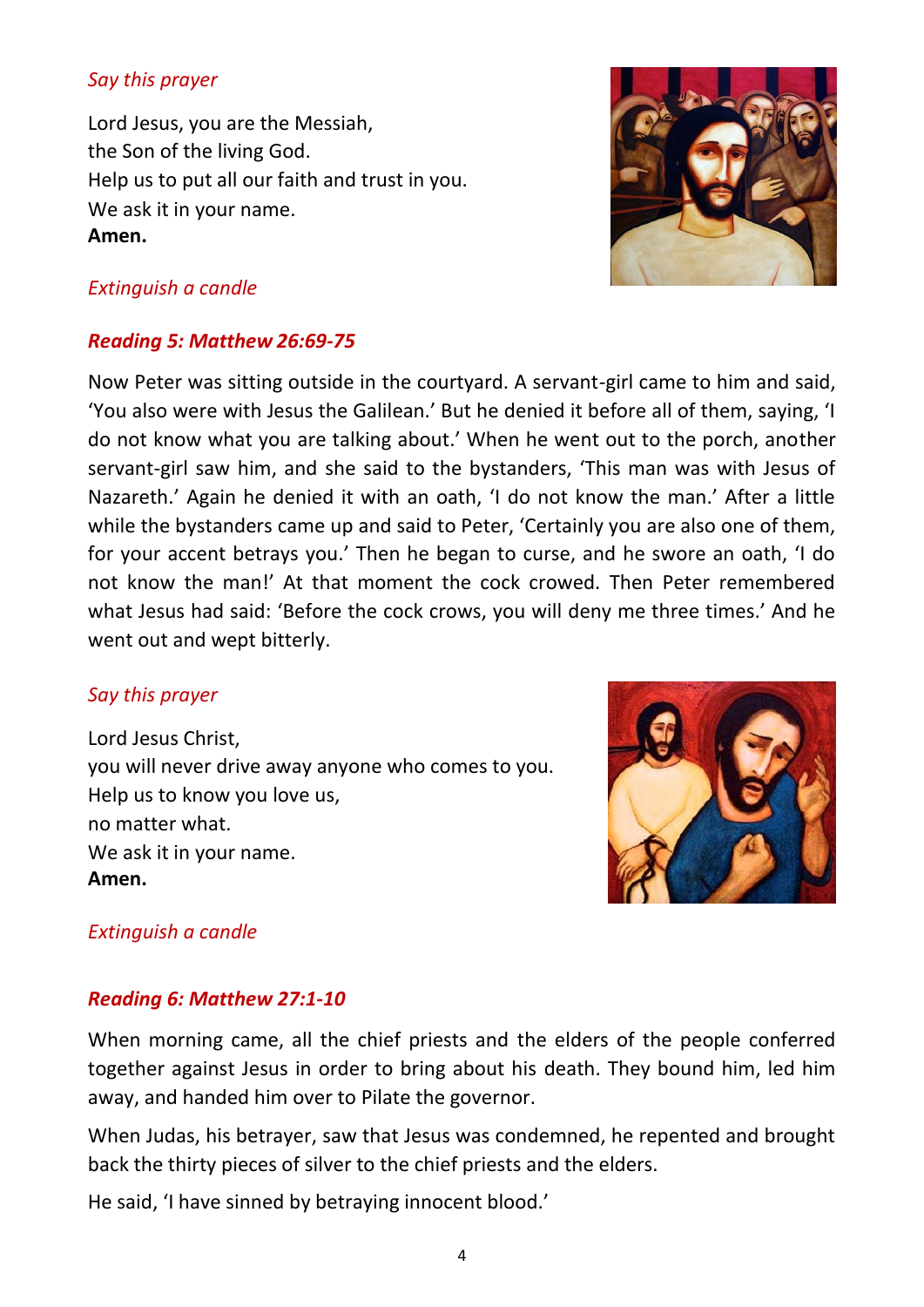But they said, 'What is that to us? See to it yourself.'

Throwing down the pieces of silver in the temple, he departed; and he went and hanged himself. But the chief priests, taking the pieces of silver, said, 'It is not lawful to put them into the treasury, since they are blood money.' After conferring together, they used them to buy the potter's field as a place to bury foreigners.

For this reason that field has been called the Field of Blood to this day. Then was fulfilled what had been spoken through the prophet Jeremiah, 'And they took the thirty pieces of silver, the price of the one on whom a price had been set, on whom some of the people of Israel had set a price, and they gave them for the potter's field, as the Lord commanded me.'

## *Say this prayer*

Lord Jesus, you taught us to store up treasure in heaven. Help us not to long for worldly wealth. We ask it in your name. **Amen.**

## *Extinguish a candle*

## *Reading 7: Matthew 27:11-14*

Now Jesus stood before the governor; and the governor asked him, 'Are you the King of the Jews?' Jesus said, 'You say so.' But when he was accused by the chief priests and elders, he did not answer. Then Pilate said to him, 'Do you not hear how many accusations they make against you?' But he gave him no answer, not even to a single charge, so that the governor was greatly amazed.

## *Say this prayer*

Lord Jesus, you are our King. Help us to have true allegiance to you. We ask it in your name. **Amen.**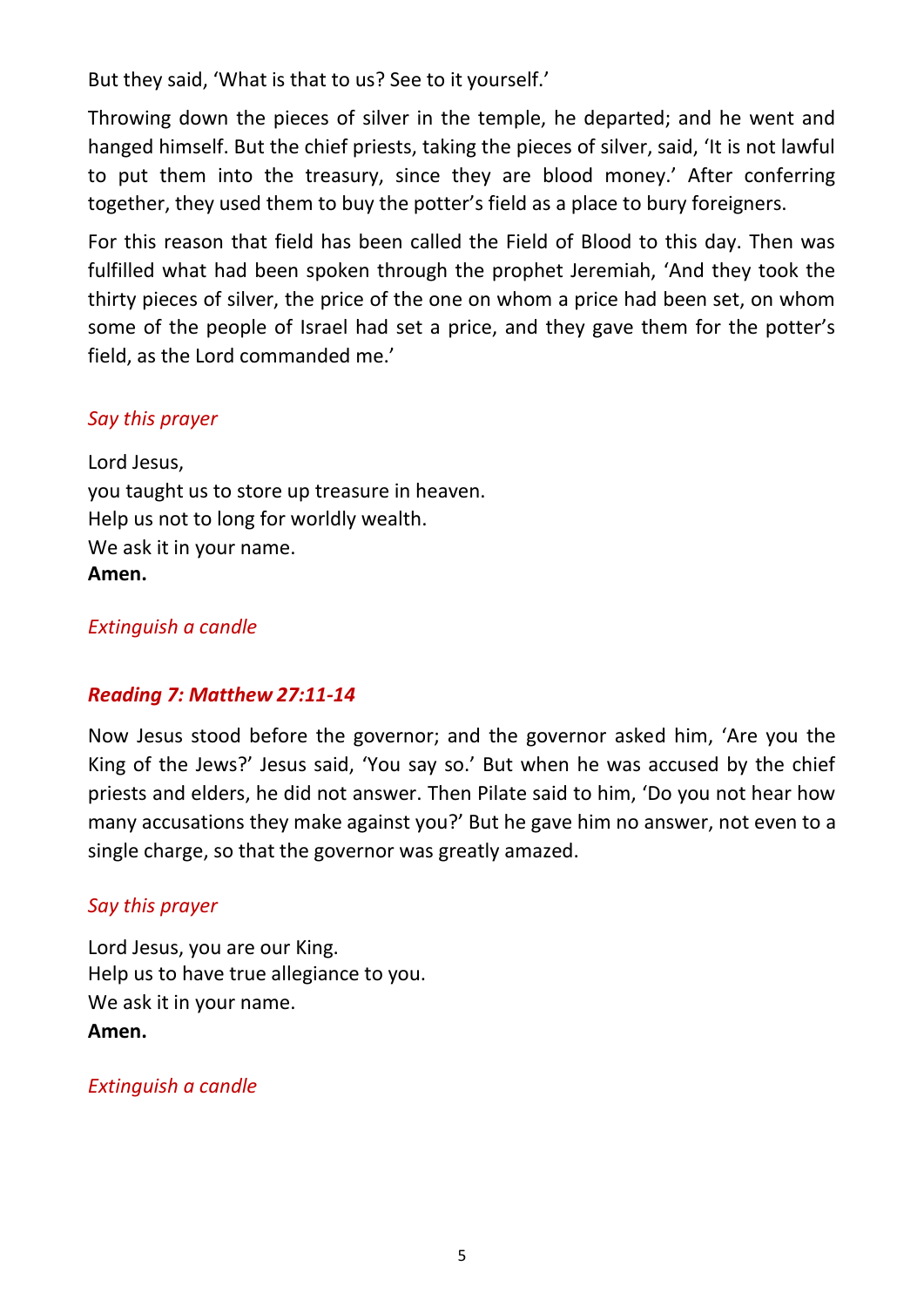## *Reading 7: Matthew 27:15-23*

Now at the festival the governor was accustomed to release a prisoner for the crowd, anyone whom they wanted. At that time they had a notorious prisoner, called Jesus Barabbas. So after they had gathered, Pilate said to them, 'Whom do you want me to release for you, Jesus Barabbas or Jesus who is called the Messiah?' For he realized that it was out of jealousy that they had handed him over.

While he was sitting on the judgement seat, his wife sent word to him, 'Have nothing to do with that innocent man, for today I have suffered a great deal because of a dream about him.' Now the chief priests and the elders persuaded the crowds to ask for Barabbas and to have Jesus killed. The governor again said to them, 'Which of the two do you want me to release for you?' And they said, 'Barabbas.' Pilate said to them, 'Then what should I do with Jesus who is called the Messiah?' All of them said, 'Let him be crucified!' Then he asked, 'Why, what evil has he done?' But they shouted all the more, 'Let him be crucified!'

#### *Say this prayer*

Lord Jesus, you came to set us free. Help us bring freedom to others. We ask it in your name. **Amen.**

#### *Extinguish a candle*

#### *Reading 8: Matthew 27:24-26*

So when Pilate saw that he could do nothing, but rather that a riot was beginning, he took some water and washed his hands before the crowd, saying, 'I am innocent of this man's blood; see to it yourselves.' Then the people as a whole answered, 'His blood be on us and on our children!' So he released Barabbas for them; and after flogging Jesus, he handed him over to be crucified.

#### *Say this prayer*

Lord Jesus, you suffered though you were innocent. Help us to have compassion for the suffering of the innocent of our world. We ask it in your name. **Amen.**

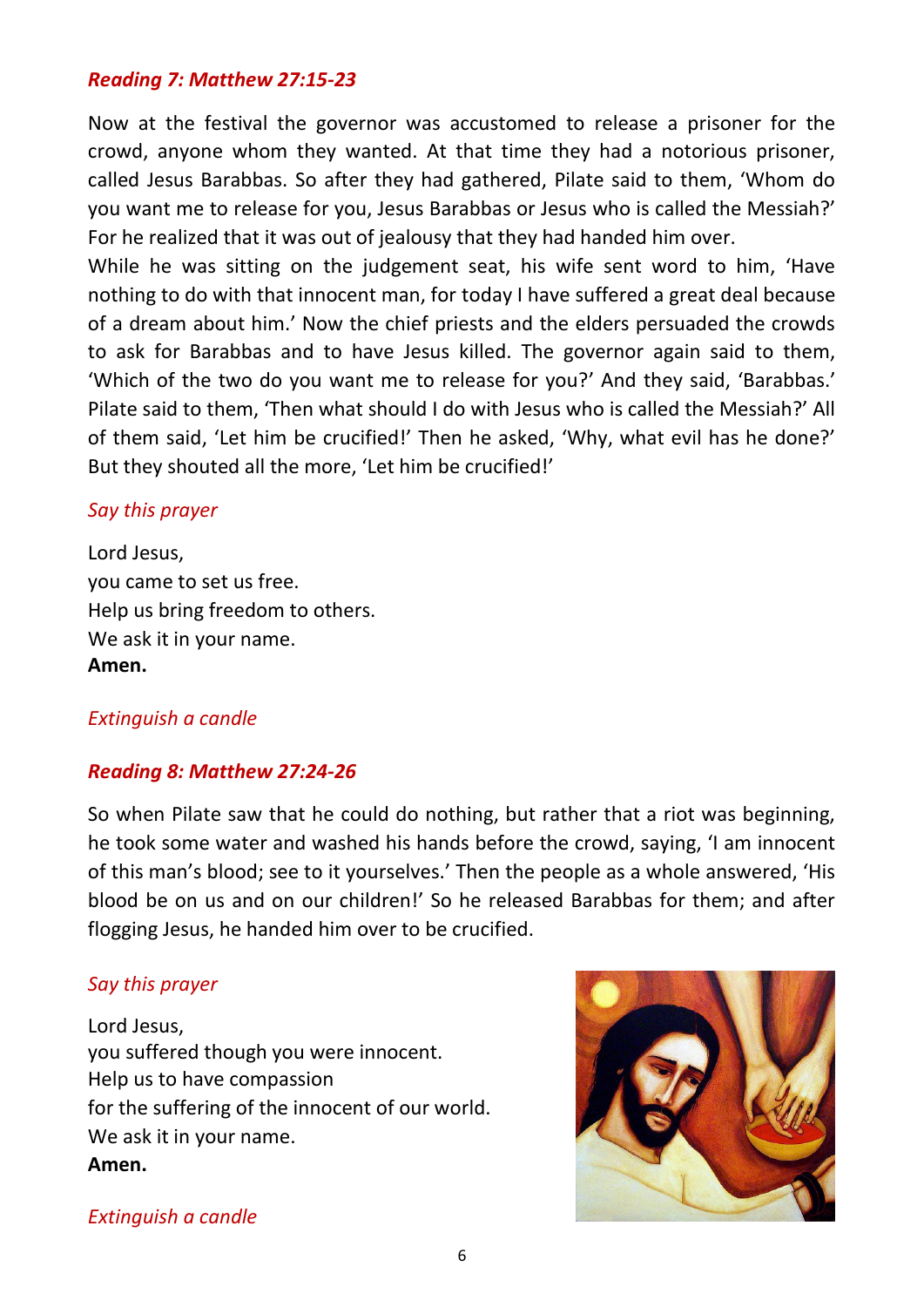## *Reading 9: Matthew 27:27-31*

Then the soldiers of the governor took Jesus into the governor's headquarters, and they gathered the whole cohort around him. They stripped him and put a scarlet robe on him, and after twisting some thorns into a crown, they put it on his head. They put a reed in his right hand and knelt before him and mocked him, saying, 'Hail, King of the Jews!' They spat on him, and took the reed and struck him on the head. After mocking him, they stripped him of the robe and put his own clothes on him. Then they led him away to crucify him.

## *Say this prayer*

Lord Jesus, you were mocked and scorned. Help us to worship you as we should. We ask it in your name. **Amen.**



#### *Extinguish a candle*

#### *Reading 10: Matthew 27:32-37*

As they went out, they came upon a man from Cyrene named Simon; they compelled this man to carry his cross. And when they came to a place called Golgotha (which means Place of a Skull), they offered him wine to drink, mixed with gall; but when he tasted it, he would not drink it. And when they had crucified him, they divided his clothes among themselves by casting lots; then they sat down there and kept watch over him. Over his head they put the charge against him, which read, 'This is Jesus, the King of the Jews.'

#### *Say this prayer*

Lord Jesus, Simon of Cyrene helped you to carry the cross. Help us do what we can for those in need. We ask it in your name. **Amen.**

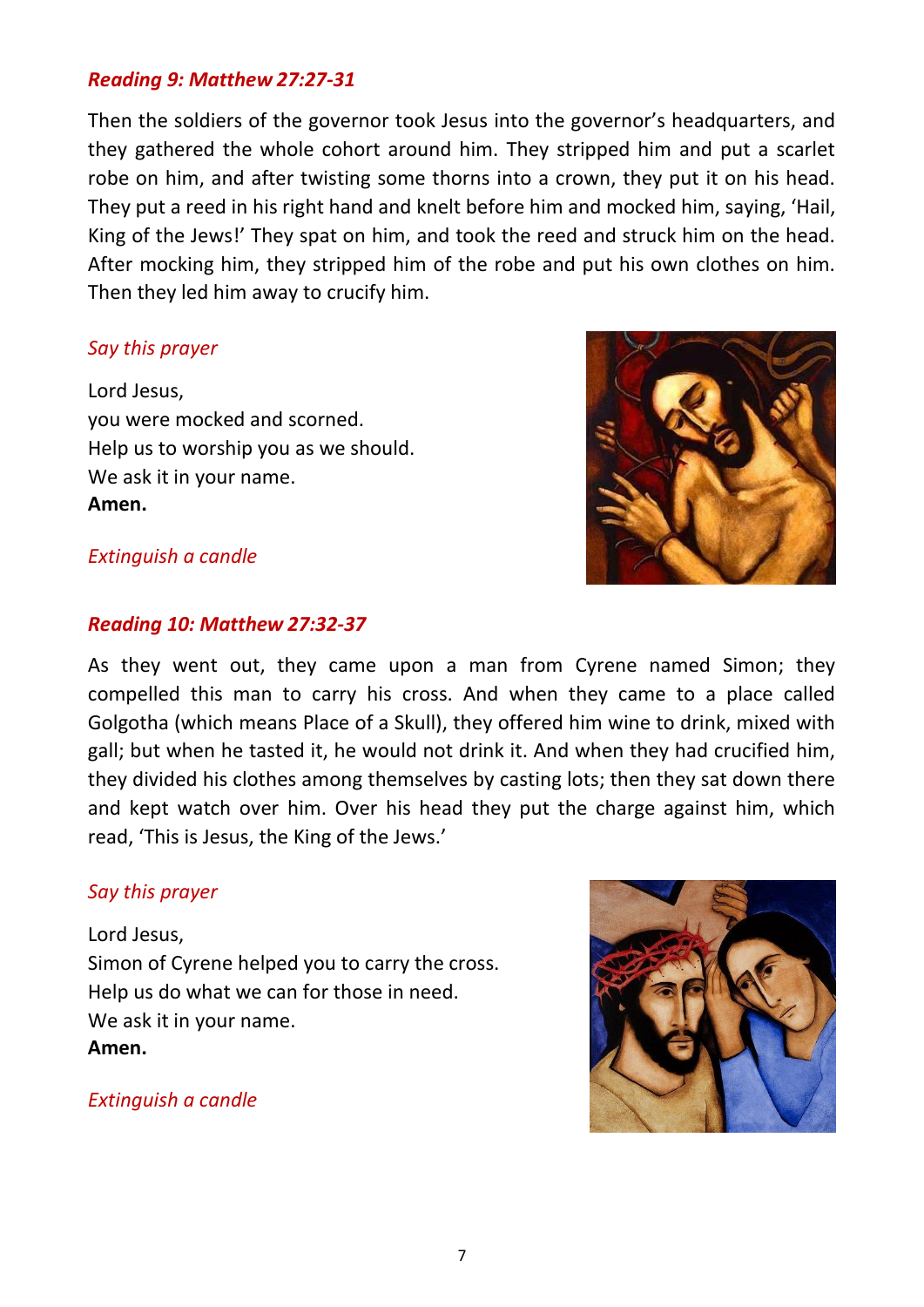## *Reading 11: Matthew 27:38-44*

Then two bandits were crucified with him, one on his right and one on his left. Those who passed by derided him, shaking their heads and saying, 'You who would destroy the temple and build it in three days, save yourself! If you are the Son of God, come down from the cross.'

In the same way the chief priests also, along with the scribes and elders, were mocking him, saying, 'He saved others; he cannot save himself. He is the King of Israel; let him come down from the cross now, and we will believe in him. He trusts in God; let God deliver him now, if he wants to; for he said, "I am God's Son." '

The bandits who were crucified with him also taunted him in the same way.

## *Say this prayer*

Lord Jesus, you alone have power to save us. Help us to believe and trust in you always. We ask it in your name. **Amen.**



#### *Extinguish a candle*

#### *Reading 12: Matthew 27:45-50*

From noon on, darkness came over the whole land until three in the afternoon. And about three o'clock Jesus cried with a loud voice, 'Eli, Eli, lema sabachthani?' that is, 'My God, my God, why have you forsaken me?' When some of the bystanders heard it, they said, 'This man is calling for Elijah.' At once one of them ran and got a sponge, filled it with sour wine, put it on a stick, and gave it to him to drink. But the others said, 'Wait, let us see whether Elijah will come to save him.' Then Jesus cried again with a loud voice and breathed his last.

#### *Keep a time of silence and then say this prayer*

Lord Jesus, you died on the cross for us. Help us to know that you never forsake us. We ask it in your name. **Amen.**